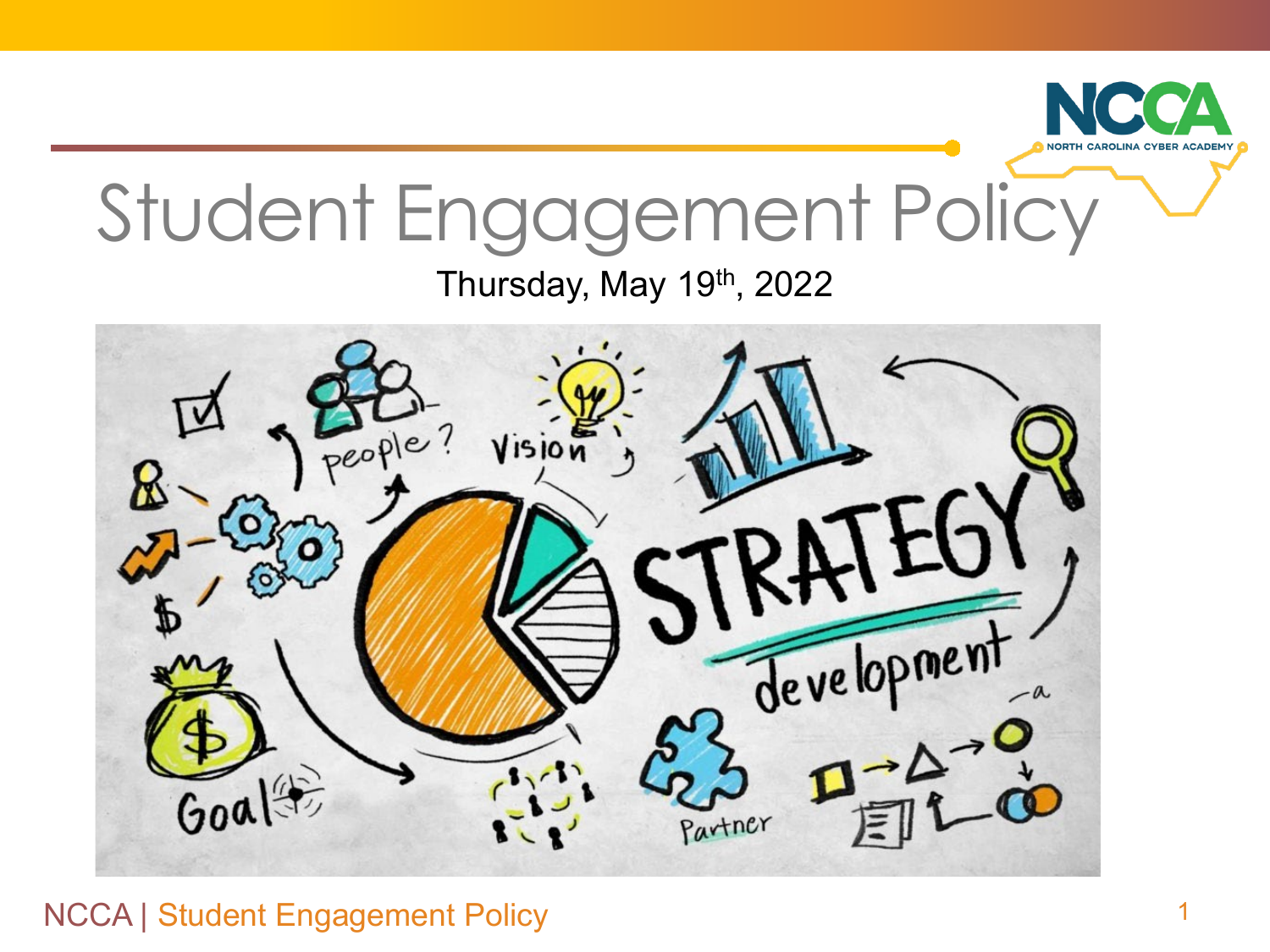## **Strategic Goals**





**Engaging Curriculum & Instruction**



**Personalized Learning**



**Supportive Environment for All**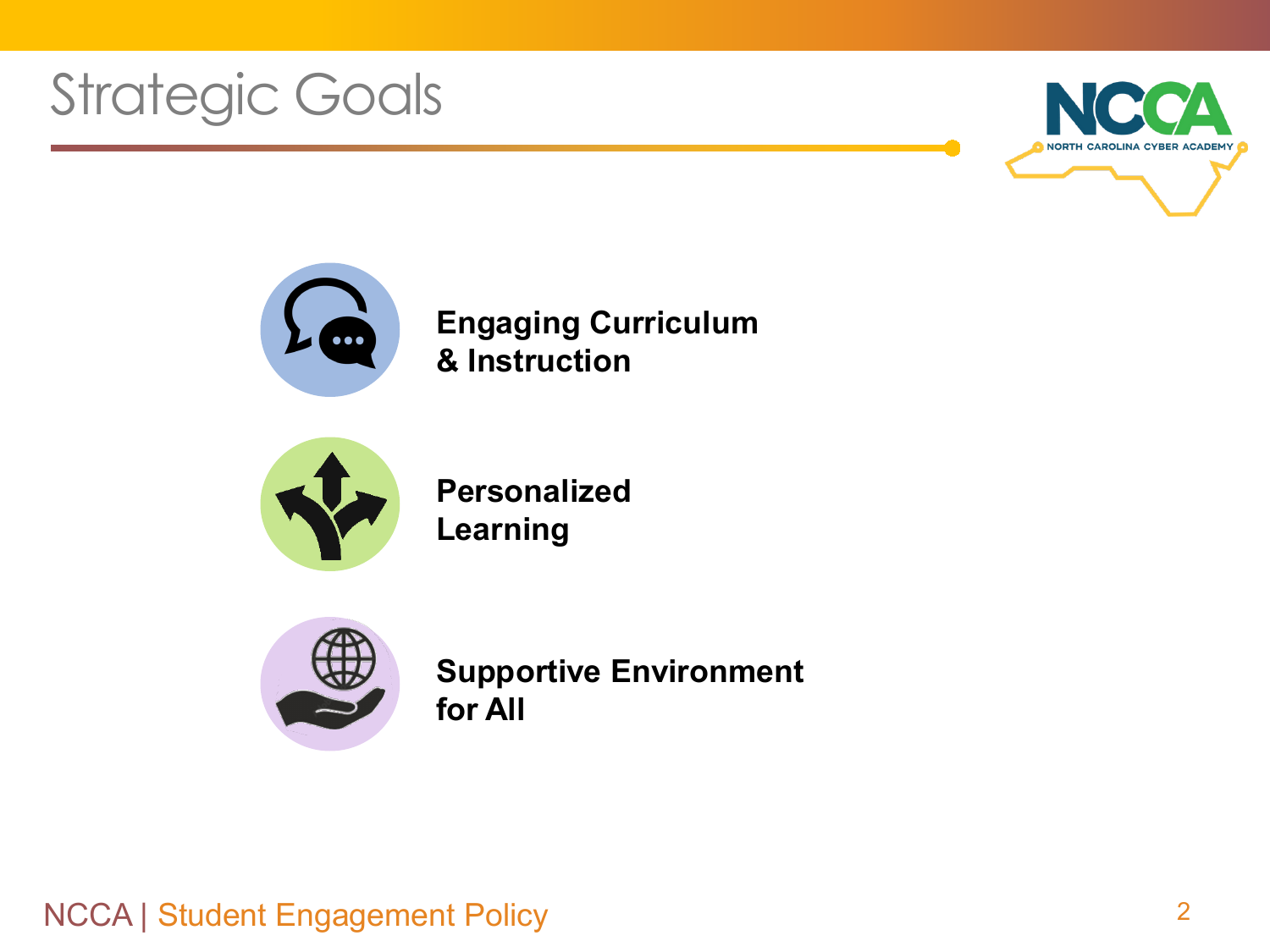#### NCCA | Student Engagement Policy

## Engagement Policy

#### **Grades K-2**

| <b>Tier</b>                         | <b>Criteria</b>                                                                                                                                                                         | <b>Description</b>                                                                                                                                                                                                                                                                                                                                                                                                                         |
|-------------------------------------|-----------------------------------------------------------------------------------------------------------------------------------------------------------------------------------------|--------------------------------------------------------------------------------------------------------------------------------------------------------------------------------------------------------------------------------------------------------------------------------------------------------------------------------------------------------------------------------------------------------------------------------------------|
| Moderate<br>Flexibility             | iReady assessment: On grade level proficiency or above<br>Meeting assignment deadlines, and on-track for course completion                                                              | REQUIRED: Attending 50% or More of Daily Live<br>$\bullet$<br><b>Sessions per Week</b><br>REQUIRED: Viewing Recorded Class Session if Live<br>Session is Missed<br>REQUIRED: Attending Live Weekly Meeting Times as Invited<br>REQUIRED: Attending All Live Learning Sessions if iReady<br>assessment is below grade level proficiency<br>REQUIRED (if invited): Tutoring, MTSS Interventions,<br>Summer School, or other Support Services |
| ructure<br>Traditional<br>lass<br>ပ | iReady assessment: Below grade level proficiency, or no score available<br><b>OR</b><br>iReady assessment: On grade level proficiency or above, but not meeting<br>assignment deadlines | <b>REQUIRED: Attending All Daily Live Sessions</b><br>(Note: Parents must contact teacher(s) if live session is<br>missed; supporting documentation may be required.)<br>REQUIRED: Viewing Recorded Class Session if Live<br>Learning Session is Missed<br>REQUIRED: Attending Live Weekly Meeting Times as Invited<br>$\bullet$<br>REQUIRED (if invited): Tutoring, MTSS Interventions,<br>Summer School, or other Support Services       |

*Details of policy are subject to change and will be communicated accordingly.*

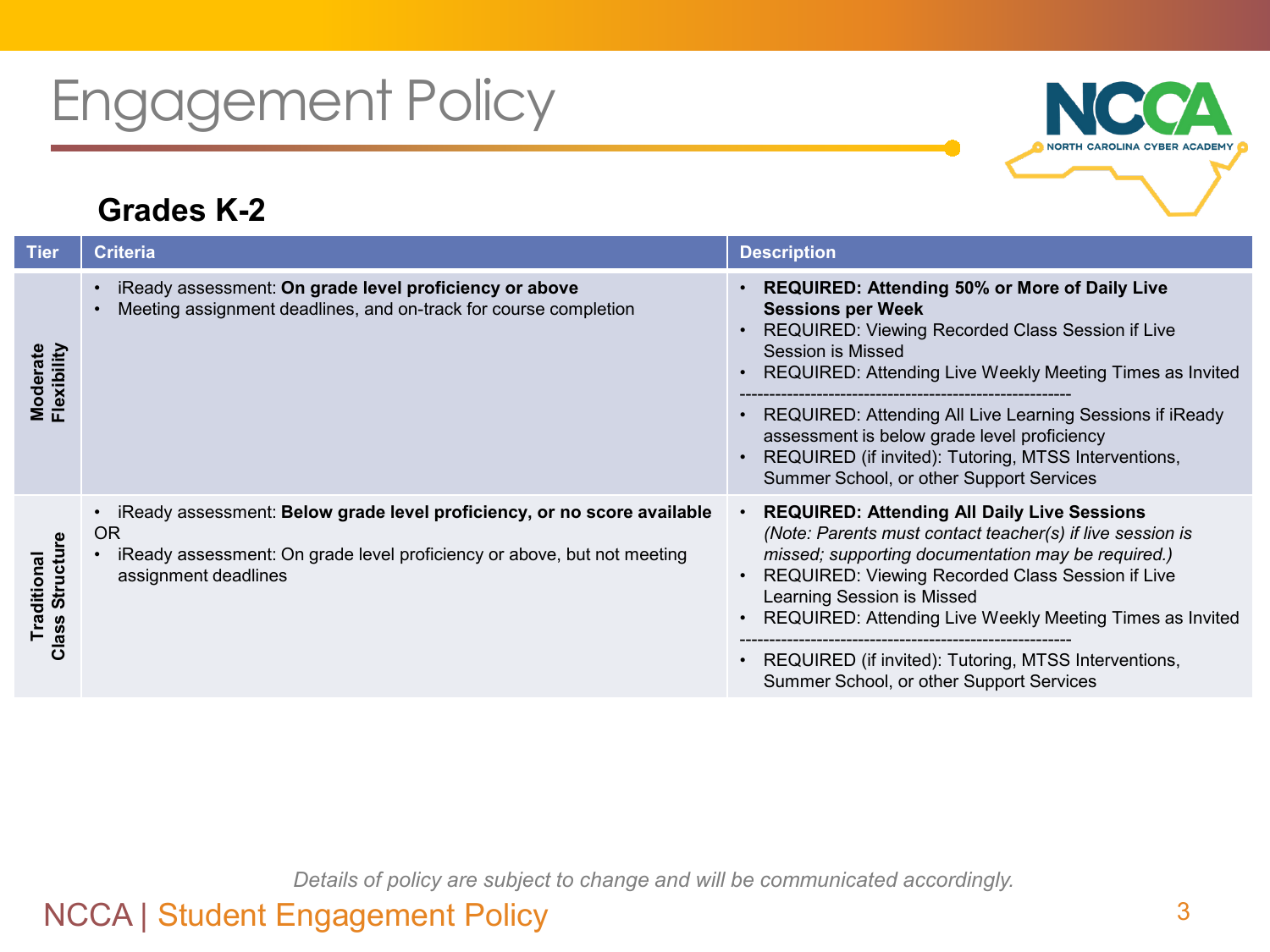#### **Grades 3-12**



*Details of policy are subject to change and will be communicated accordingly.*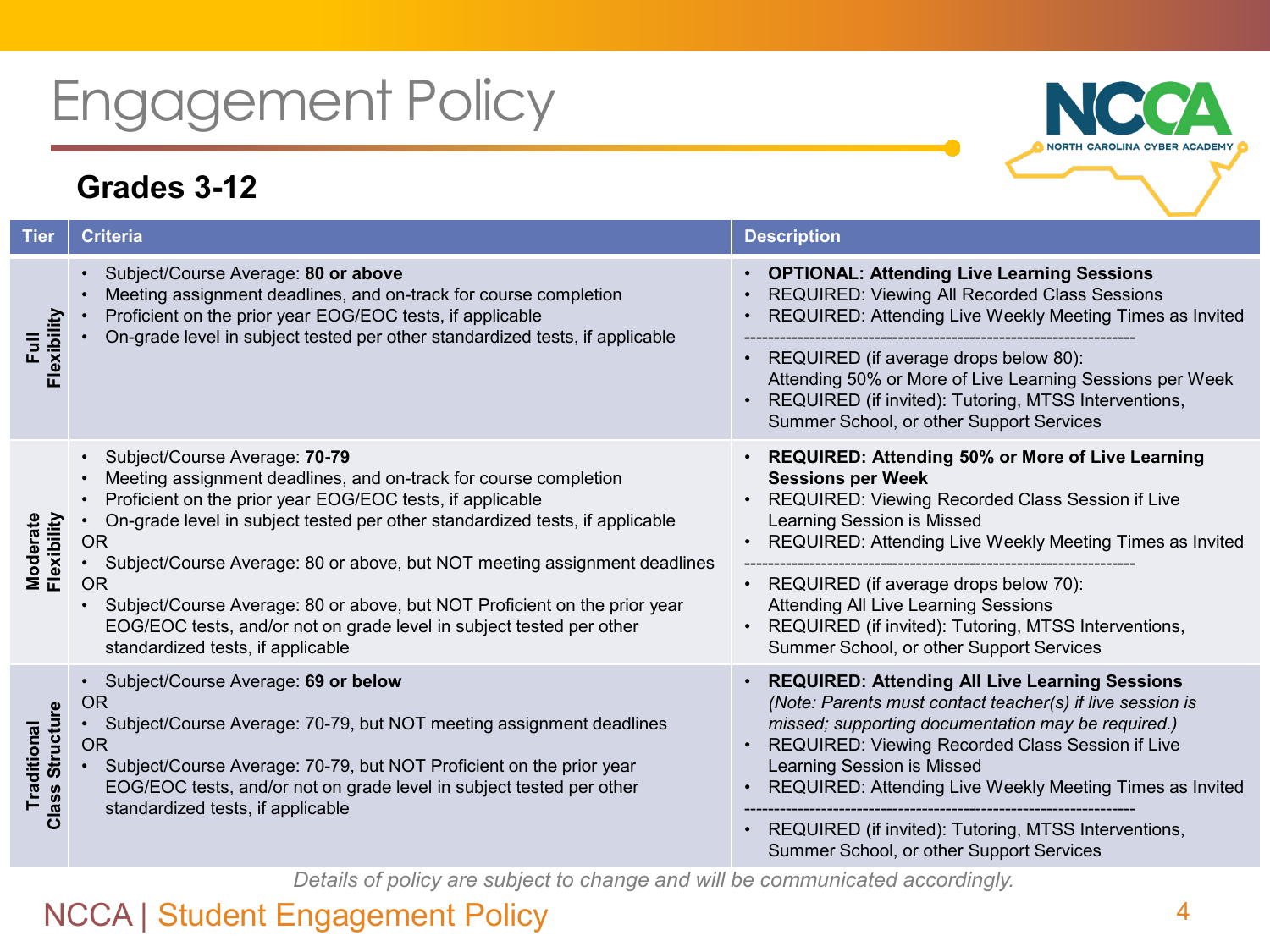

- Participation in **Live Weekly Meeting Times** is required of all students as invited. This time may be set aside for various purposes such as student support services, social-emotional learning, extracurricular or enrichment activities, field trips, study groups, or other school-related events.
- **Existing students at NCCA** will be evaluated on prior year grades and test scores as applicable for placement into an Engagement Tier; **new students** must attend Live Learning for at least their **1st quarter** before earning flexibility.
- All students will be **re-evaluated for placement** in an Engagement Tier on a **quarterly basis**, with adjustments made as appropriate.
- **EOC/EOG scores** are only used in determining **1st quarter** placement into a Tier.
- At any point during a quarter, a **teacher may identify and require** a student to move into an Engagement Tier with more live learning, such as due to assignment deadlines not being met.
- Students and their families may **choose** to move toward an Engagement Tier with **more live learning** opportunities, at any time during the year. However, they may not move toward a Tier with less live learning (increased flexibility), without being reevaluated and placed by the school.
- If a student has an **IEP or 504 Plan** and class attendance or engagement is addressed, then the IEP or 504 Plan would be the leading document governing that student's class attendance and engagement requirements.

*Details of policy are subject to change and will be communicated accordingly.*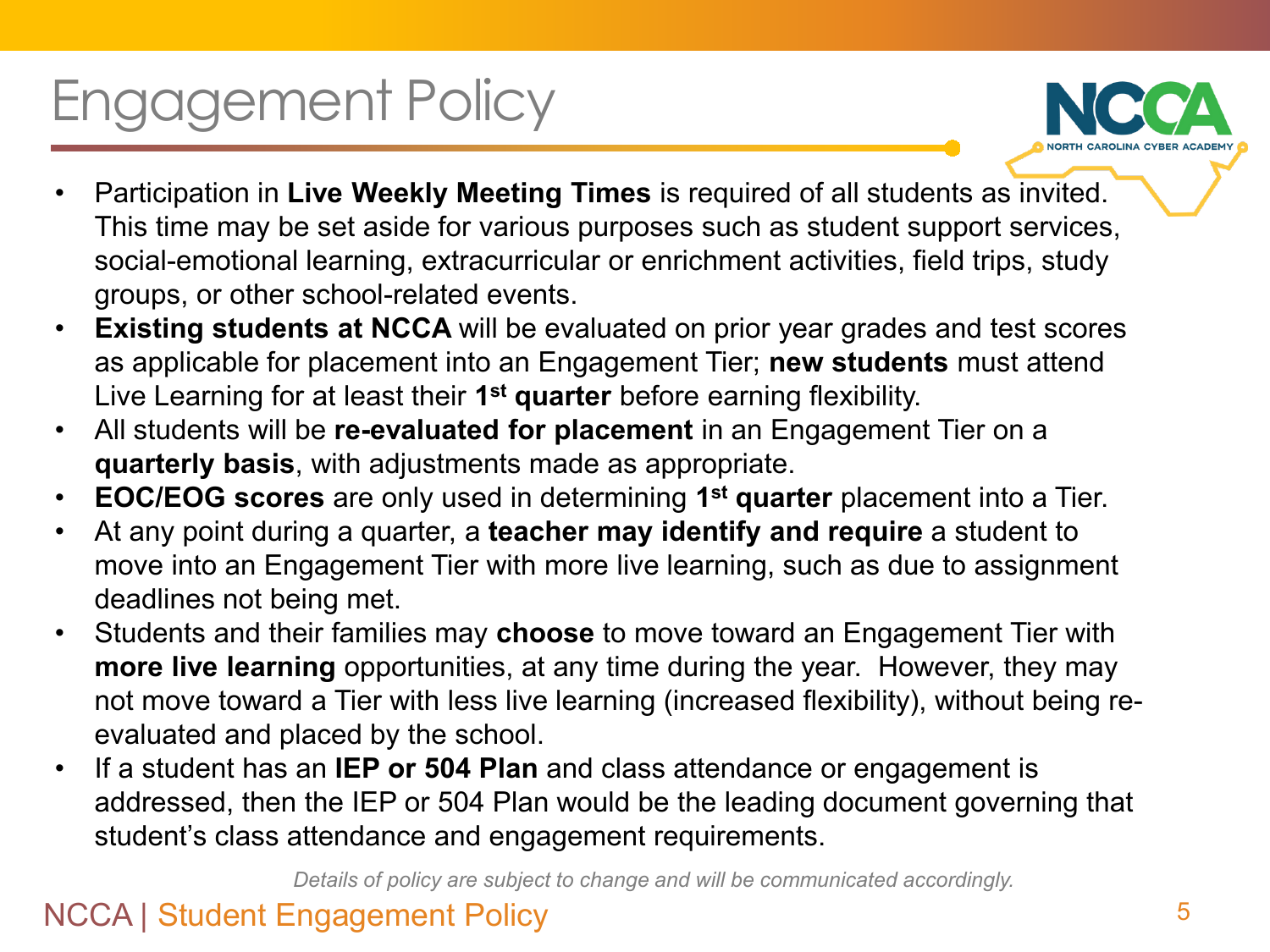- All students must log in to **Canvas every day.**
- Placement in an Engagement Tier will be determined on a **course-by-course** basis.
- For any course offered only **asynchronously** (such as some electives), students will be placed in **Full Flexibility** for the course.
- Students are required to follow the **school calendar**.
- **Cameras requested to be on for students** during Live Learning Sessions or Live Meeting Times; **cameras required to be on for all teachers and staff**.
- NCCA **digital backgrounds** will be provided to ensure privacy and minimize distractions.
- Students should attend live sessions in a **designated location**, with minimal distractions and noise.
- Families can be provided internet and laptop solutions to meet **technology needs**.
- Students are considered present for class if they **attend or watch the entire session**, as based on their assigned Engagement Tier.
- Student must view **recorded sessions** for any required live online sessions missed.
- Parents must contact teacher(s) if a required live learning session is missed; **supporting documentation** may be required.
- Students may be **withdrawn** from NCCA for failing to abide by the class engagement requirements.
- See **District Handbook** for complete details on attendance and engagement policies.

*Details of policy are subject to change and will be communicated accordingly.*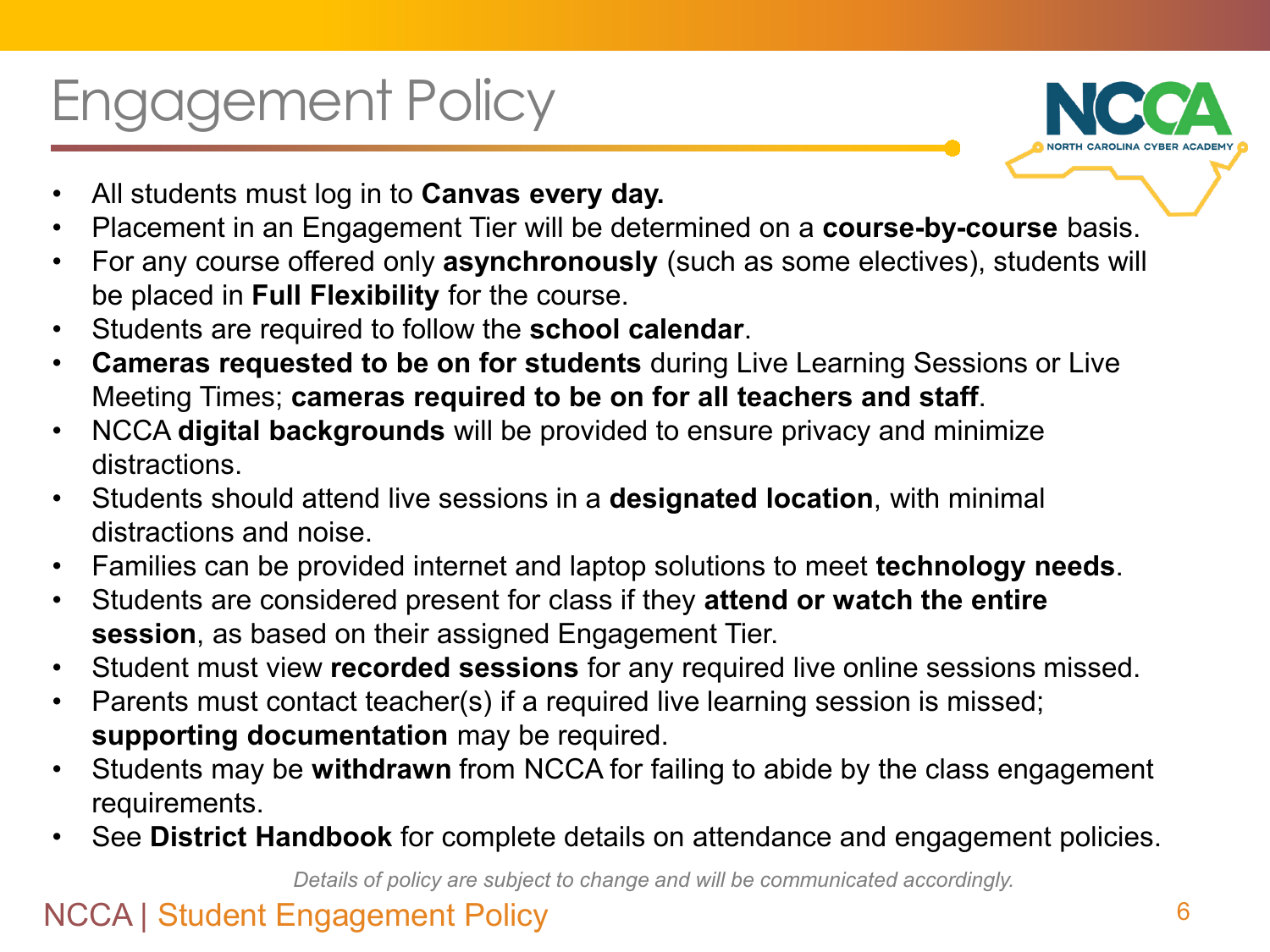Is your child a highly **self-directed** and **strong academic achiever**, perhaps involved in **demanding extracurricular activities**, and needs the **flexibility** to complete schoolwork on their own schedule?



Does your child **thrive on routine and structure**, need more **academic supports** and **individualized attention**, and enjoy **interacting with peers** in a live online setting?

#### *Either way, we have the right virtual environment, teachers, and tools to meet your needs!*

| Full               | <b>Moderate</b>    | <b>Traditional Class</b> |  |
|--------------------|--------------------|--------------------------|--|
| <b>Flexibility</b> | <b>Flexibility</b> | <b>Structure</b>         |  |
|                    |                    |                          |  |

*NOTE: Placement in these Engagement Tiers will be based on demonstrated academic need.*

*Details of policy are subject to change and will be communicated accordingly.*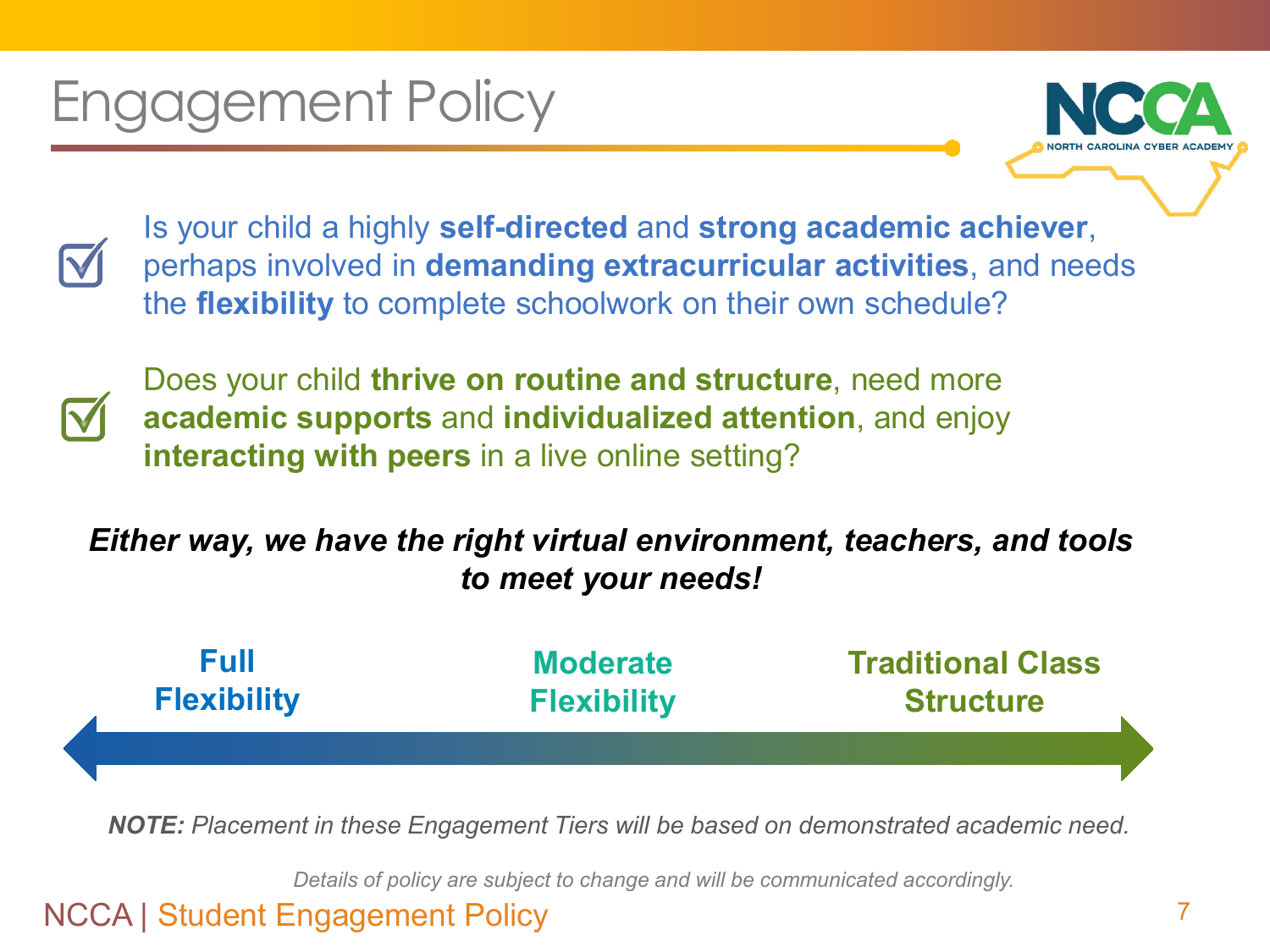**NORTH CAROLINA CYBER ACADE** 

| Full<br><b>Flexibility</b>                                                                                                                                                                                                                                                                | <b>Moderate</b><br><b>Flexibility</b>                                                                                                                                                                                                                                                                                     | <b>Traditional Class</b><br><b>Structure</b>                                                                                                                                                                                                                                                                                                                                  |
|-------------------------------------------------------------------------------------------------------------------------------------------------------------------------------------------------------------------------------------------------------------------------------------------|---------------------------------------------------------------------------------------------------------------------------------------------------------------------------------------------------------------------------------------------------------------------------------------------------------------------------|-------------------------------------------------------------------------------------------------------------------------------------------------------------------------------------------------------------------------------------------------------------------------------------------------------------------------------------------------------------------------------|
|                                                                                                                                                                                                                                                                                           |                                                                                                                                                                                                                                                                                                                           |                                                                                                                                                                                                                                                                                                                                                                               |
| $\checkmark$ Attend classes from<br>anywhere<br>$\checkmark$ Work independently on<br>your schedule<br>$\checkmark$ Participating in live<br>learning is optional<br>$\checkmark$ Extra supports<br>available if needed<br>$\checkmark$ Recorded class<br>sessions accessible<br>any time | $\checkmark$ Attend classes from<br>anywhere<br>$\checkmark$ Participate in 50% or<br>more of live learning<br>sessions per week<br>$\checkmark$ Stay connected weekly<br>with teachers & friends<br>$\checkmark$ Extra supports<br>available if needed<br>$\checkmark$ Recorded class<br>sessions accessible<br>any time | $\checkmark$ Attend classes from<br>anywhere<br>$\checkmark$ Participate in all live<br>learning sessions<br>$\checkmark$ Stay connected daily<br>with teachers & friends<br>$\checkmark$ Receive maximum<br>academic & social<br>supports<br>$\checkmark$ Highly interactive &<br>individualized attention<br>$\checkmark$ Recorded class<br>sessions accessible<br>any time |

*NOTE: Placement in these Engagement Tiers will be based on demonstrated academic need.*

*Details of policy are subject to change and will be communicated accordingly.*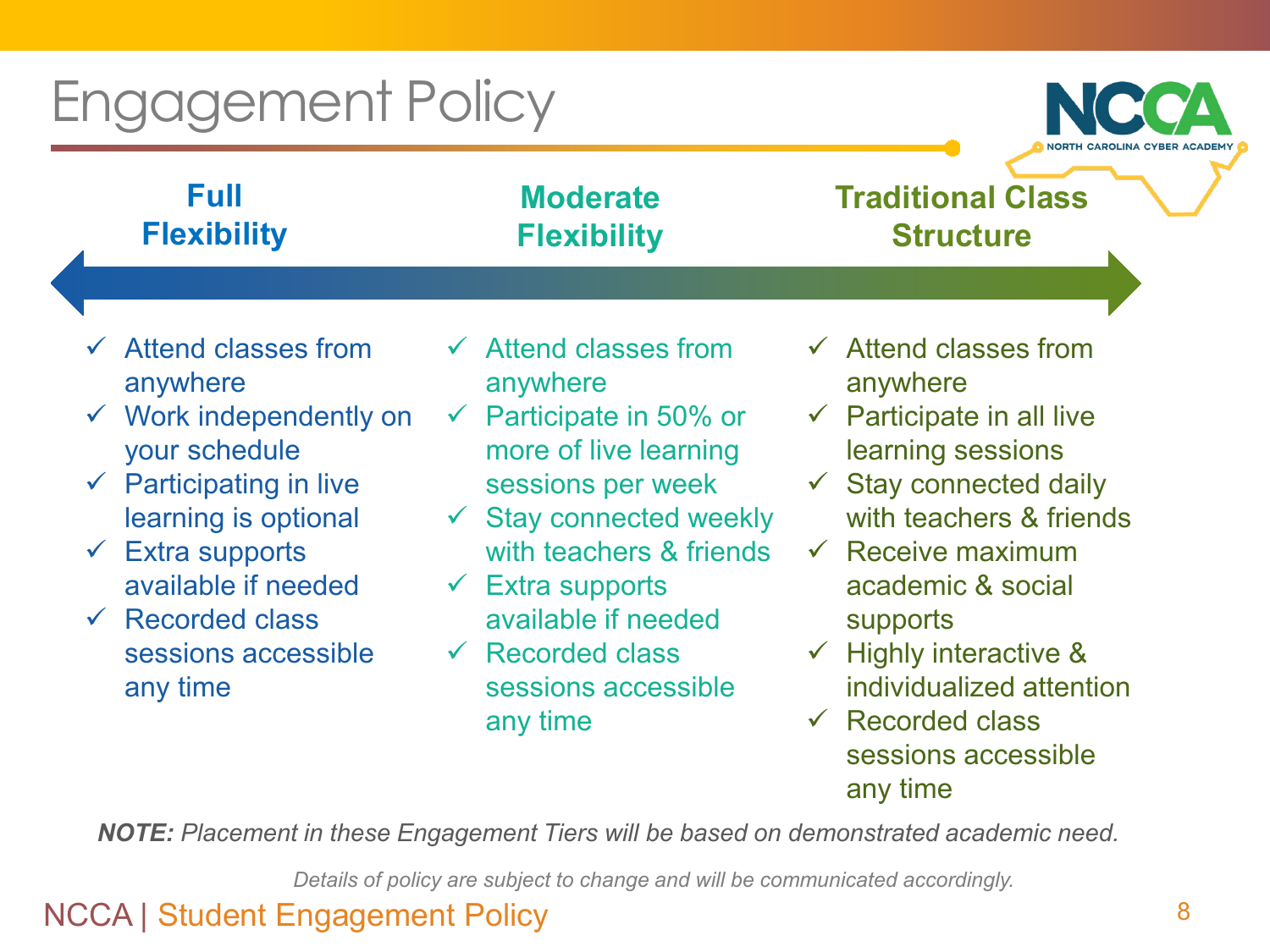## **Communications**





- **Virtual Town Hall Meeting** took place on 05.03.22
- Extensive **Q&A** with community took place live and remained open for 1 week
- A new, one-page **FAQs** sheet has been designed to address stakeholder questions
- **Behavior Expectations Matrix** being developed with PBIS approach
- **Feedback** will be gathered from families on a quarterly basis to help us **continually improve** our processes

#### NCCA | Student Engagement Policy 9





#### **Student Engagement Policy**

**Frequently Asked Questions** 

#### Q: What are the benefits of this new policy?

A: Research shows that students who are engaged in more live online learning (synchronous instruction), are more likely to have improved academic and social outcomes. Our purpose is to balance flexibility, support, and accountability, by placing students in the Engagement Tier which best meets their academic needs.

Q: Can students and/or parents (learning coaches) choose which Engagement Tier the student is placed into?

A: The school will evaluate and place students into Tiers based on standardized test and course/subject performance data. Students and their parents may opt for participation in a Tier with MORE live online learning at any time, but not with less.

Q: Can watching a recorded class session count the same as a live session for attendance purposes?

A: Students are required to participate in live online lessons or watch recorded sessions as prescribed by the Engagement Tier in which they are placed. Failure to do so will count towards an absence. However, a student is still required to watch a recorded session for any required live sessions missed, to ensure they stay on track academically in the subject or course.

Q: What if a student is an athlete, performer, actor, artist, or needs to travel a lot for other reasons, and needs a flexible schedule?

A: Students who demonstrate strong academic performance, and the ability to work in an independent, self-directed manner, can qualify for the 'Full Flexibility' Engagement Tier. See Engagement Policy for complete criteria.

#### Q: Why do cameras have to be on?

A: As extensive research and practice demonstrates, it is critical that students and teachers be able to see and communicate with each other to the maximum extent which technology allows. Rare exceptions may be made on an individual basis for documented reasons.

Q: What is the difference between a live online learning and watching a recorded class session?

A: Only in live online sessions, do students benefit from direct, real-time, interactive, and personalized instruction and guided activities by their teachers. In live sessions students will also have the opportunity for small group interactions with their peers, social-emotional learning, and access to maximum available student supports.

Q: What if my computer or internet doesn't support this new requirement?

A: Contact us right away if this applies to you - we can provide internet and laptop solutions to ensure everyone's technology needs are met.

NOTES: See current NCCA Official District Handbook for complete details. Policies subject to change, and will be communicated accordingly.